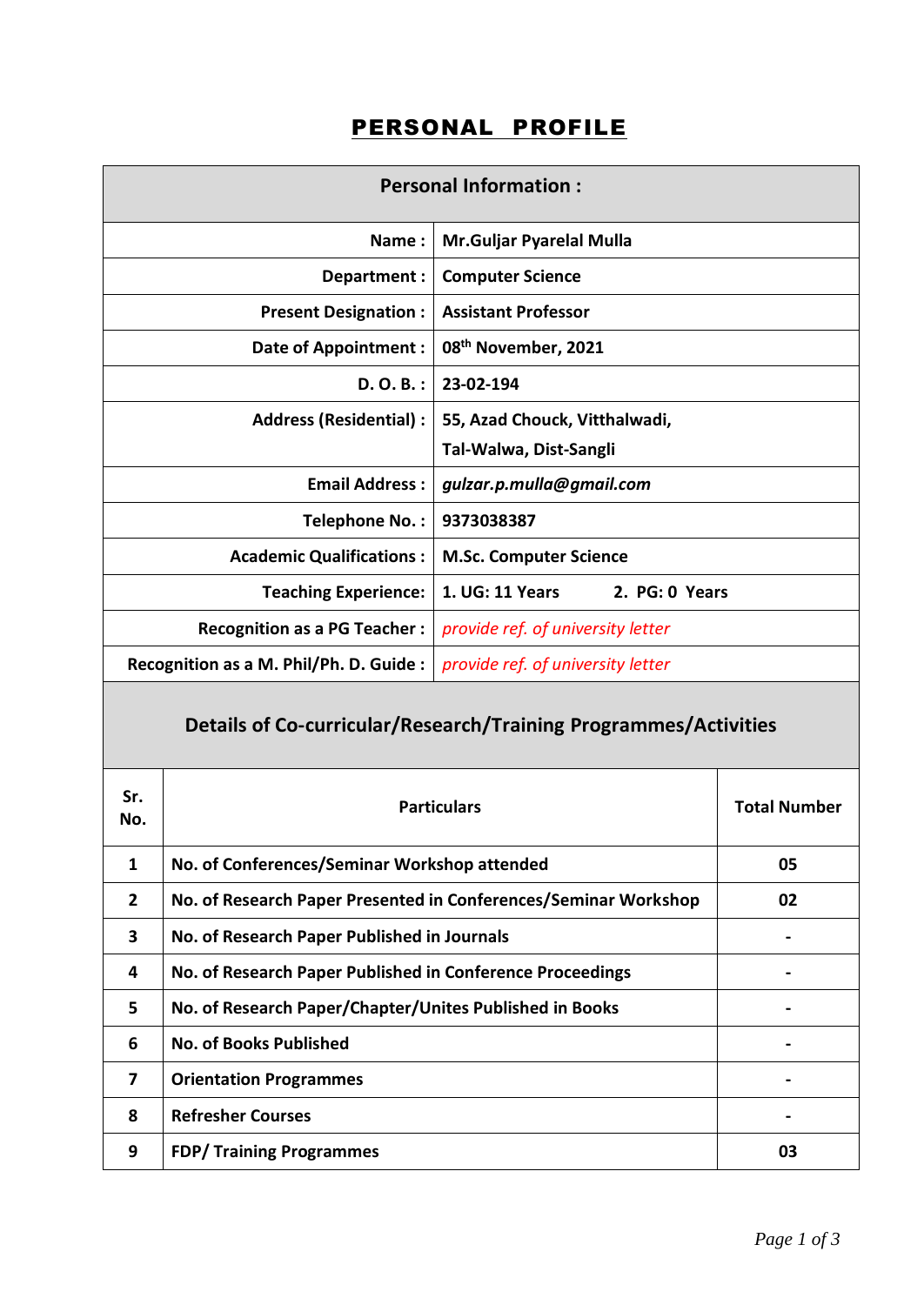| <b>Details of Research Papers Published in Research Journals</b>                          |                                                                                                                                                                                                           |                                                                                                                                                     |                               |                                     |                                 |                                     |  |                                       |
|-------------------------------------------------------------------------------------------|-----------------------------------------------------------------------------------------------------------------------------------------------------------------------------------------------------------|-----------------------------------------------------------------------------------------------------------------------------------------------------|-------------------------------|-------------------------------------|---------------------------------|-------------------------------------|--|---------------------------------------|
| Sr.<br>No.                                                                                | <b>Name of the Journal</b>                                                                                                                                                                                | Title of the paper                                                                                                                                  |                               | <b>Published</b><br>Date            | <b>ISSN</b>                     | Impact<br><b>Factor</b><br>(If any) |  | If UGC<br>Ref.<br>Journal<br>give No. |
| 1                                                                                         | <b>UGC Sponsored State</b><br>Level Seminar on "<br>Mathematical Analysis "<br>Matoshri Bayabai<br>Shirpatrao Kadam Kanya<br>Mahavidyalaya,<br>Kadegaon-State<br><b>Conference Proceeding</b><br>$Book -$ | "Data<br>technique<br>Review"                                                                                                                       | <b>Mining</b><br>$\mathbf{A}$ | 4 <sup>th</sup><br>February<br>2015 |                                 |                                     |  |                                       |
| $\overline{2}$                                                                            | Emerging Trends in Basic<br>and Applied Sciences<br>Organized by Karmaveer<br>Hire College, Gargoti                                                                                                       | "Big data and<br>Hadoop-A<br>Review"<br>International<br>Conference<br>Proceeding Book -<br>ISBN No.<br>$978 - 93 - 5212 -$<br>826-6, Page $-172$ . |                               | 10 <sup>th</sup> March<br>2015)     |                                 |                                     |  |                                       |
|                                                                                           | <b>Details of Research Papers Published in Conference Proceedings</b>                                                                                                                                     |                                                                                                                                                     |                               |                                     |                                 |                                     |  |                                       |
| Sr.<br>No.                                                                                | Name Of Seminar /<br>Conference                                                                                                                                                                           | Title of the paper                                                                                                                                  |                               | Organizer                           | <b>Published</b><br>Date        |                                     |  | <b>ISSN/ISBN</b>                      |
| $\mathbf{1}$                                                                              |                                                                                                                                                                                                           |                                                                                                                                                     |                               |                                     |                                 |                                     |  |                                       |
| Details of Books published or Research Papers/Chapters/Units Published in<br>edited books |                                                                                                                                                                                                           |                                                                                                                                                     |                               |                                     |                                 |                                     |  |                                       |
| Sr.<br>No.                                                                                | <b>Name of the Book</b>                                                                                                                                                                                   | <b>Title of the</b><br>Paper/Unit/<br><b>Chapter</b>                                                                                                |                               | <b>Editor</b>                       | <b>Published</b><br><b>Date</b> |                                     |  | <b>ISBN</b>                           |
| 1                                                                                         |                                                                                                                                                                                                           |                                                                                                                                                     |                               |                                     |                                 |                                     |  |                                       |
| Details of Editor/ Co-author of the Book                                                  |                                                                                                                                                                                                           |                                                                                                                                                     |                               |                                     |                                 |                                     |  |                                       |
|                                                                                           |                                                                                                                                                                                                           |                                                                                                                                                     |                               |                                     |                                 |                                     |  |                                       |
| 1                                                                                         |                                                                                                                                                                                                           |                                                                                                                                                     |                               |                                     |                                 |                                     |  |                                       |
|                                                                                           |                                                                                                                                                                                                           | Details of the ongoing/completed Research Project :                                                                                                 |                               |                                     |                                 |                                     |  |                                       |
| Sr.<br>No.<br>$\mathbf{1}$                                                                | <b>Type (Minor/Major)</b>                                                                                                                                                                                 | <b>Title</b>                                                                                                                                        | <b>Agency</b>                 | <b>Period</b>                       | Grant<br><b>Mobilized</b>       |                                     |  | Completed/<br>ongoing                 |